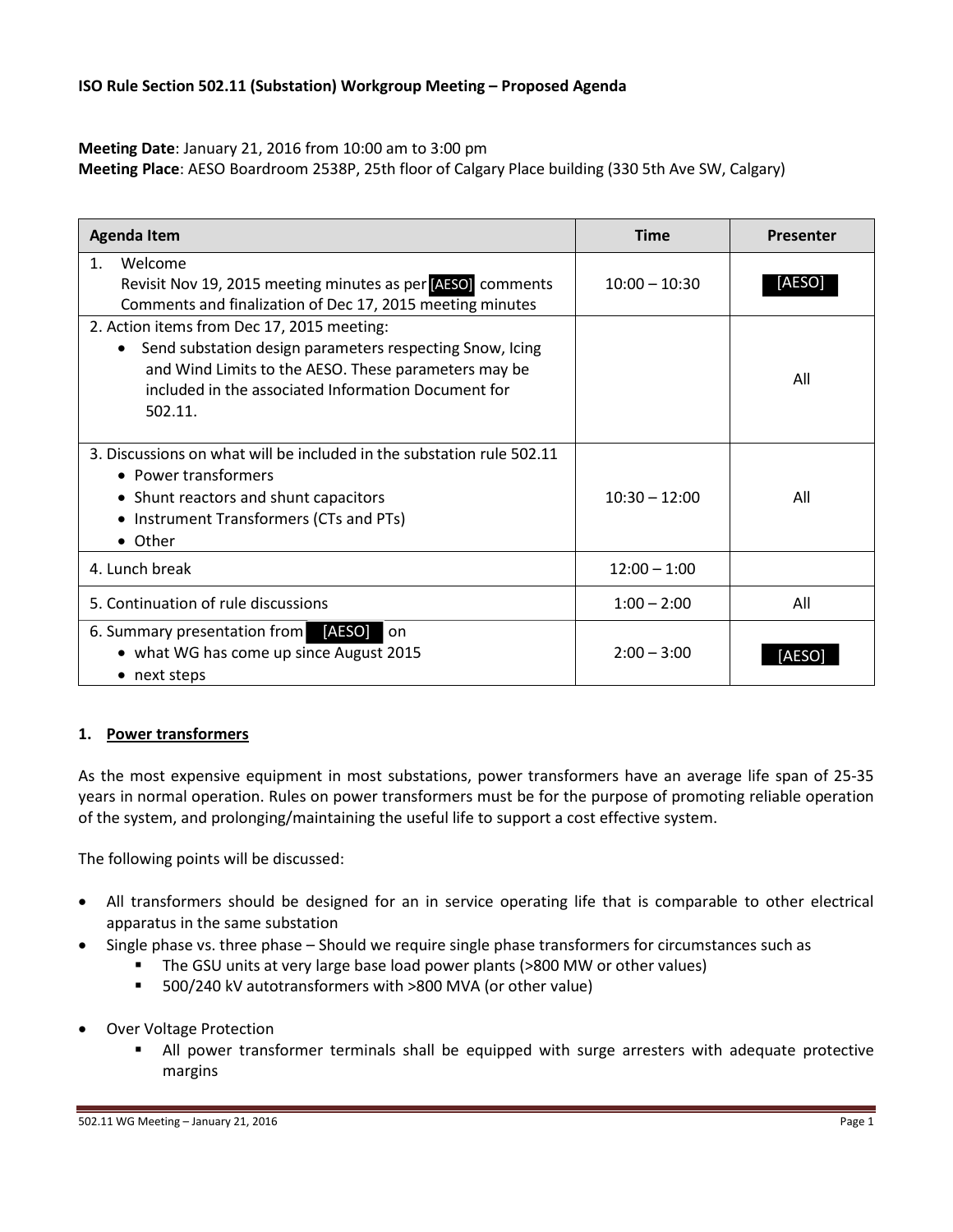- All surge arresters should be installed as close as possible to the transformer bushings
- Transformer rating and cooling
	- Should we specify how transformers rating is determined for normal condition?
	- Should we specify overloading capability for large power transformers (like >1000 MVA)? The AESO has been specifying 30-minutes and 3.5-hours overloading capability for large transformers with >1,000 MVA
	- **Should we require 55°C rise (instead of 55/65°C or 65°C) for certain sized transformers?**
	- Should we require FCBN for all 240/138 and 500/240 kV autotransformers?
- Tap changer
	- Should we require OLTC on any power transformers (except GSUs and 500 kV transformers)?
	- Should we preclude the use of DETC for certain transformers?
	- Should we require LTC be always placed at the primary winding (or the wye winding)?
	- Range should we require minimum number of steps and the range, or power factor range?
- Transformer impedance and losses
	- Should we require a transformer loss study be conducted for all 500 kV or other voltage level transformers?
	- **Should we specify a range of impedance?**
	- Should we require that no-load loss, load loss and auxiliary loss must be all considered when conducting loss studies?
	- Should we mention IEEE Standard C57.120 as the transformer loss evaluation method?
- Short circuit withstand
	- Should we specify that "transformers shall withstand, without damage, the mechanical and thermal stresses by external faults"
	- Should we specify 2 seconds short circuit duration?
- Parallel operation
	- Under what conditions do we allow parallel operation of transformers in a substation?
- Geomagnetical disturbance and geomagnetically induced current
	- Do we need any special requirements for geomagnetical disturbance?
- Any other points by WG members

# **2. Shunt Reactors and Shunt Capacitors**

The following are proposed to be discussed. WG members may have additional points.

# Shunt capacitor bank

- Under what condition do we require a shunt capacitor to be connected to a diameter between buses?
- Shunt capacitor banks must be solidly grounded with the neutral grounded at a single point
- For multiple parallel capacitor banks which are switched back-to-back, each bank shall have a circuit breaker
- H-coupled capacitor banks must have unbalance protection, both alarm and trip function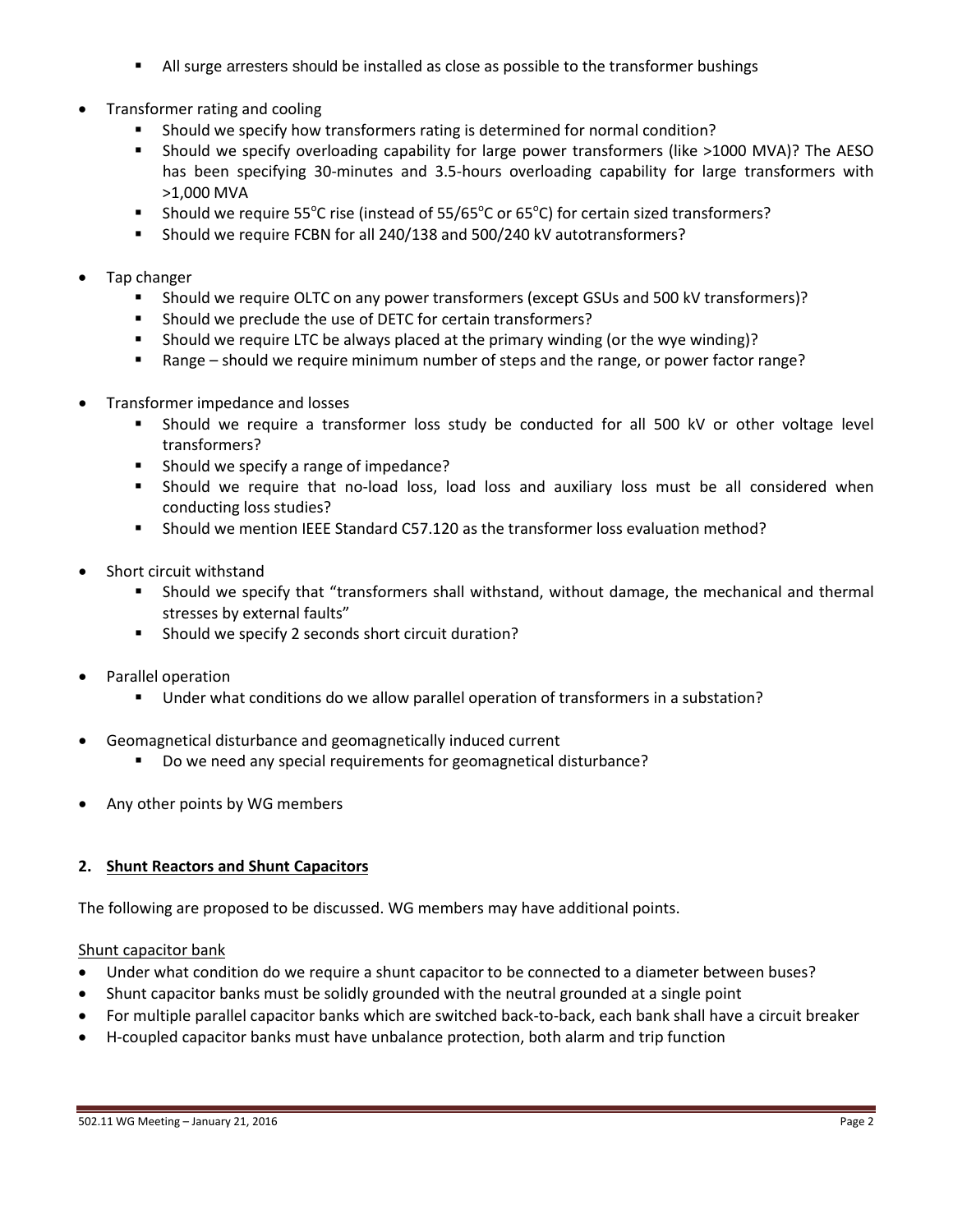- Should we require that a TRV study be done for each project having capacitor bank(s) to determine the use of series reactors or other schemes (such as pre-insertion resistors) to limit the switching transient overvoltage and resonance?
- Any other points from WG members

### Shunt reactor bank

- For line connected shunt reactors Should we prescribe minimum compensation level?
- Should we limit the construction types of reactors to either gapped core type or magnetically shielded air core having fixed impedance?
- Should we require reactor to have constant impedance up to, say, 1.5 times the rated voltage?
- Under what condition do we require a shunt reactor to be connected to a bus or a tertiary winding?
- For line connected shunt reactors Auto reclosing of a transmission line with line shunt reactors is prohibited unless it can be assured that the fault is in the line section
- For line connected shunt reactors Shunt reactors must be either solidly grounded or grounded through a neutral reactor
- For line connected shunt reactors Under what condition do we require a four legged reactor (if not four legged reactor, a separate neutral reactor)?
- For tertiary winding connected reactors There must be a circuit breaker connected
- Any other points from WG members

#### **3. Instrument Transformers**

Do we have any other technical requirements than the ones already specified in the current 502.3 rule as follows?

#### **ISO Rule 502.3 – Interconnected Electric System Protection Requirements**

#### **Instrument Transformers**

9(1) The **legal owner** of a **generating unit**, the **legal owner** of an **aggregated generating facility** and the **legal owner** of a **transmission facility** must ensure the facility uses protection class voltage and current transformers. (2) Each **protection system** must have separate current cores and utilize separate secondary voltage transformer windings.

#### **Voltage Transformers**

10(1) Voltage transformers for a facility must be wire wound, capacitive or optical voltage transformers, and any other form of transformer is prohibited.

(2) For two hundred and forty (240) kV or higher voltage facilities, **protection system** devices that require voltage transformer inputs to provide protection functions must be connected to voltage transformers that are directly connected to the protected element.

(3) For one hundred and forty four (144) kV or lower voltage facilities that utilize simple bus design, the use of common bus voltage transformers is acceptable.

#### **Fuse Failure Alarm for Voltage Transformers**

11 A voltage transformer used for protective purposes, including synchronism checking, must have a loss of potential alarm.

#### **Current Transformers**

12(1) A current transformer used in a **protection system** must be either magnetic or optical, and must not be the limiting element in the transmission facility's rating.